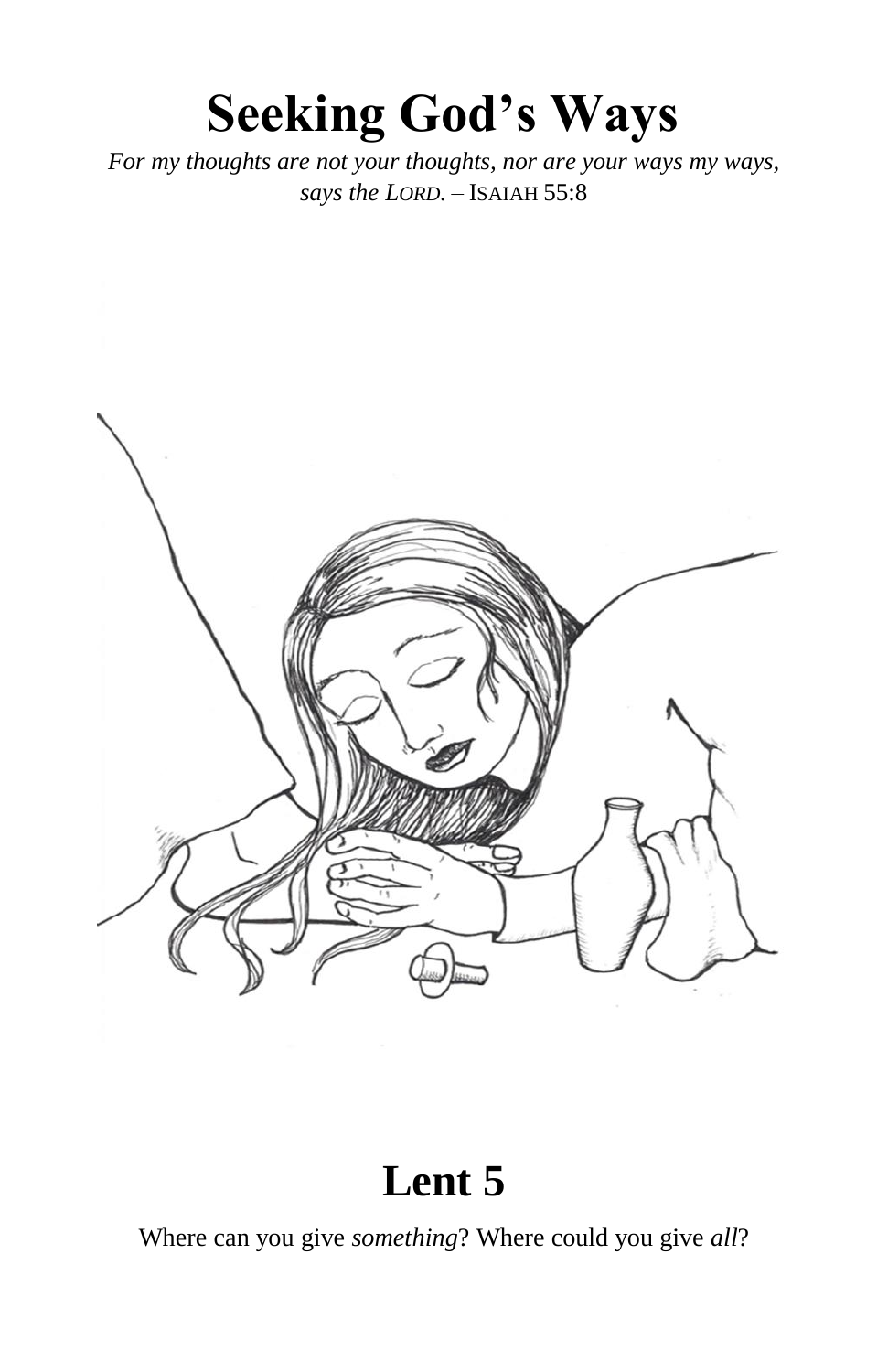# **From Scarcity to Abundance**

April 3, 2022

| Prelude                     |                                                                                               | John Zehr                                            |  |  |  |
|-----------------------------|-----------------------------------------------------------------------------------------------|------------------------------------------------------|--|--|--|
| Welcome and Call to Worship | Loanne Harms                                                                                  |                                                      |  |  |  |
| Songs                       | Let's Walk Together<br>To God Be the Glory                                                    | <b>JD</b> Smucker<br>VT <sub>6</sub><br><b>VT 84</b> |  |  |  |
| Lighting the Peace Lamp*    |                                                                                               |                                                      |  |  |  |
| <b>Responsive Reading</b>   |                                                                                               |                                                      |  |  |  |
|                             | Prayer of Confession & Words of Assurance                                                     |                                                      |  |  |  |
| Offering                    | Please pass the friendship pads<br>(Gifts are for Operating Fund unless designated otherwise) |                                                      |  |  |  |
| Song                        | There Is a Line of Women                                                                      | VT 546                                               |  |  |  |
| Children's time             | Mark & Krista Daniels and Revy                                                                |                                                      |  |  |  |
| Scripture                   | John 12:1-8                                                                                   |                                                      |  |  |  |
| Sermon                      | "Real Abundance"                                                                              | <b>Frances Ringenberg</b>                            |  |  |  |
|                             | Song of response Fill Us with Your Feast                                                      | VT 309                                               |  |  |  |
| Congregational prayer       |                                                                                               | <b>Loanne Harms</b>                                  |  |  |  |
| Benediction                 |                                                                                               |                                                      |  |  |  |
| Sending song                | Amen                                                                                          | VT 689                                               |  |  |  |

VT = Voices Together; SJ = *Sing the Journey; SS = Sing the Story* 

\*We light the peace lamp every Sunday to lament all unnecessary and violent loss of life around the world.

*Thank you to Loanne Harms for creating the visuals at the front of the sanctuary for this season of Lent.*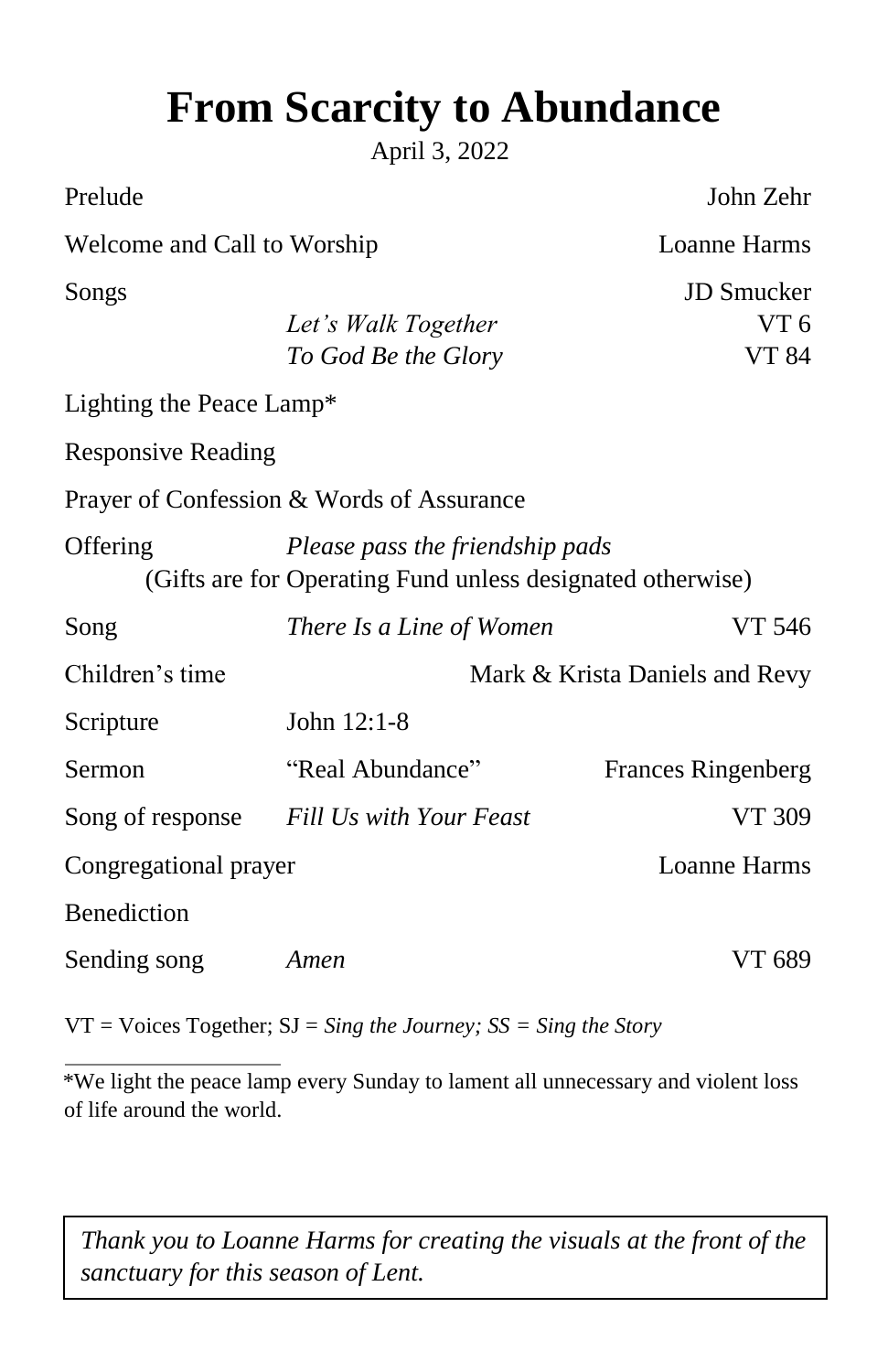# **Prayers for Brothers and Sisters**

Those who are unable to attend Sunday services from Greencroft Healthcare: *Blanche Hartzler, Rosie Hershberger, Claramae Klink, Julia Leatherman, Jane Lehman, Carol Leinbach, Jean Oyer, Eloise Schrock and Darrel Sommers.*

*Una Ross,* who celebrates her  $97<sup>th</sup>$  birthday today, for God's grace and joy to be poured out on her. Join in her celebration by signing a card for her at the table in the foyer.

*Eastern Mennonite High School students,* who will conclude their weeklong *Mennonite Mission Network civil rights tour* in the southern United States through the Youth Venture program, as they apply their new perspectives to the injustice in their home communities and congregations.

*Mildred Yoder*, who celebrates her 94<sup>th</sup> birthday on Monday, April 4, for God's grace and joy to be poured out on her. Join in her celebration by signing a card for her at the table in the foyer.

This week we remember in prayer young adult *Miranda Pfahler* who is a first year student at Goshen College.

For strength and courage for the *people of Russia* seeking the peace of their land.

*Jane Lehman and Claramae Klink* who have both moved to Healthcare at Greencroft.

For the *congregational meeting* tonight.

## **Welcome Guests**

We are glad to have you join us in worship today. If you have young children, there are sermon boards for children outside the sanctuary doors; please pick one up as you enter. Large print copies of the hymnal and hearing aid systems are available from the ushers.